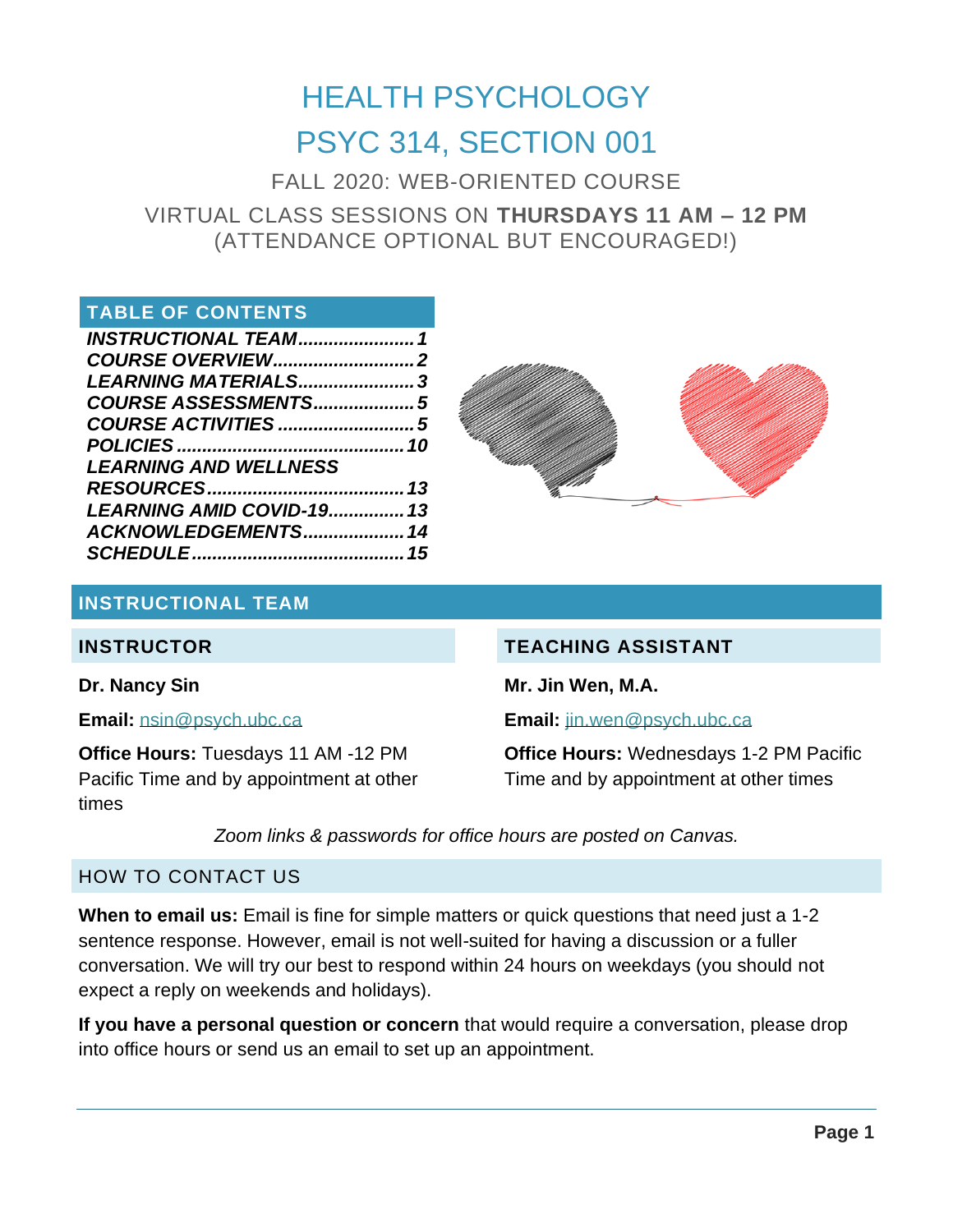**Questions about course material:** Please bring your questions to class sessions, ask us in our virtual office hours, or email us to arrange an appointment.

**Technical & logistical issues:** If you have technical issues, questions about logistics (e.g., how to submit an assignment), or need clarification about assignments, please check the Discussion Board. If the answer is not already there, please post your question. You'll likely get a response quickly from your classmates, and your question will help others who might have the same issue. We will monitor the Discussion Board regularly and will respond ASAP.

**Drop-in office hours:** When you enter virtual office hours, you'll first be directed to a "waiting room." We will limit our meetings to 15 minutes per student if there are other students waiting. If you think you'll need more than 15 minutes, please email us to set up an individual appointment.

# <span id="page-1-0"></span>**COURSE OVERVIEW**

#### COURSE DESCRIPTION

- *Why do people differ in their perceptions of threat about COVID-19?*
- *What factors determine whether someone is more likely to engage in recommended health behaviours, from physical distancing during a pandemic to long-term routines like physical activity and sleep?*
- *How does early life adversity influence physical health and disease in adulthood?*
- *Why do some people seem to age faster than others?*
- *How do our social environments contribute to health?*

These are just several examples of the topics that we will dive into this term.

Health psychology is the study of how biological, psychological, and social factors contribute to health and disease. This course will introduce you to major topics in health psychology, including: research methods, health behaviours, stress and coping, social support, patientprovider relationships, pain, adjustment to chronic diseases, aging, and death and dying.

# COURSE OBJECTIVES

The activities in this course have been carefully designed to achieve several overarching objectives. Specifically, you should be able to do the following by the end of this course:

*1. Describe the roles of psychological, social, and biological factors in health and wellbeing.* The connections between mental and physical health will be important throughout your life. Regardless of whether you intend to pursue a career in psychology, medicine, or allied health fields, the information in this course could guide your understanding of your own (as well as other people's) thoughts, feelings, and behaviours related to health.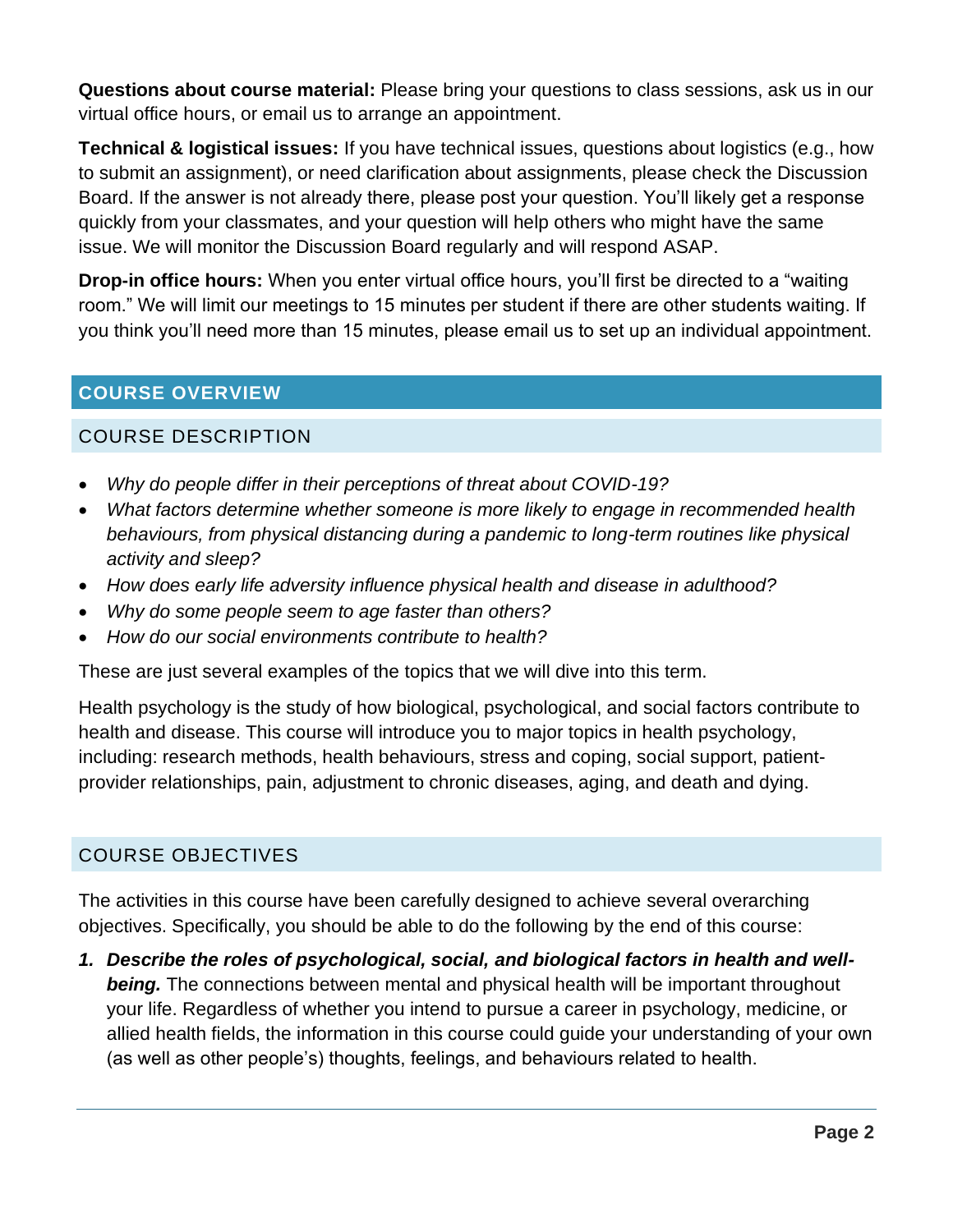- *2. Critically evaluate research findings, media coverage, and public discourse of health topics, using scientific methods from health psychology.* We are bombarded with information and opinions about health-related topics every day, and this has intensified during the pandemic. How do you make sense of this information? What decisions will you make using this information? You will learn about research methods in psychology and will hone critical thinking skills using the tools from this field.
- *3. Apply concepts, methods, and research findings from health psychology toward understanding and addressing current, real-world problems.* The material that you will learn in this class is not static. Knowledge in health psychology is constantly being built upon, adapted, and applied to tackle major issues in society. Thus, a primary goal in this class is to connect the course material to real life.

# COURSE STRUCTURE

This course involves both asynchronous activities (independent learning) and synchronous components (live class meetings). You are expected to independently watch pre-recorded lecture videos and study the assigned readings. Class meetings—to be recorded and posted—involve discussions, group activities, and conversations with guest speakers. Assignments are designed to help you apply the course material to real life. Discussion boards are used to further foster an



interactive learning environment. Evaluation is based on performance on exams, assignments, and active engagement with fellow students and/or with instructional staff.

# <span id="page-2-0"></span>**LEARNING MATERIALS**

#### TEXTBOOK (REQUIRED)



Title: *Health Psychology: Biopsychosocial Interactions, 2nd Canadian Edition*

Authors: Edward P. Sarafino, Timothy W. Smith, David B. King, Anita **DeLongis** 

#### **Where to get the book**

You can [rent the e-book from the publisher's website](https://www.wiley.com/en-ca/Health+Psychology%3A+Biopsychosocial+Interactions%2C+2nd+Canadian+Edition-p-9781119506881) for \$33 for 120 days. This is the most cost-effective option and will last you through the end of December. The e-book is accessed via the VitalSource platform.

The [UBC bookstore](https://shop.bookstore.ubc.ca/courselistbuilder.aspx) has options for purchasing (not renting) the e-book or hard copy.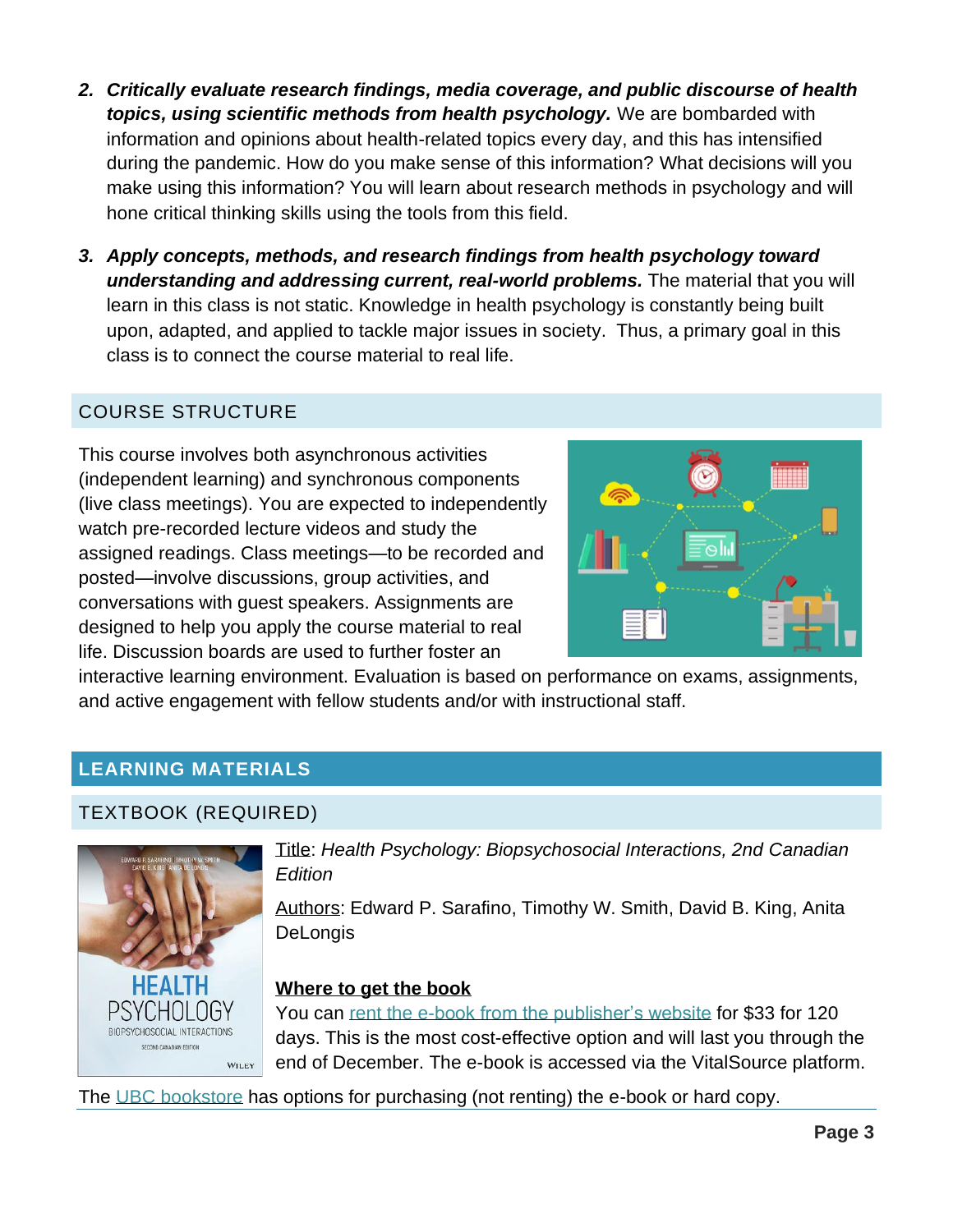The book is also available for purchase on [Amazon.ca.](https://www.amazon.ca/gp/product/1119506948/ref=ppx_yo_dt_b_asin_title_o00_s00?ie=UTF8&psc=1)

#### **Delayed in getting the book? Not sure yet if you will stay or drop the class?**

PDFs for the first several assigned chapters may be available through the UBC Library Course Reserve: <https://courses.library.ubc.ca/c.qXJfsd>

**Note:** This is a new edition of the Canadian textbook. I do not recommend that you use the old or other editions (e.g., American version). Please ask me or the TA if you have any questions or if you have difficulty accessing the textbook.

#### CANVAS

Please check the [Canvas](https://canvas.ubc.ca/) course website regularly to access:

- Announcements (check your settings to make sure you get notifications)
- Pre-recorded video lectures
- Lecture slides
- Recordings of live class sessions
- Other videos, links to outside websites, etc.
- Assignments
- Exams

#### ZOOM

We will be using Zoom for live class meetings and office hours. See UBC's Zoom info guide: <https://keepteaching.ubc.ca/files/2020/04/zoom-student-guide.pdf>

- A password (available on Canvas) is required to join the meetings.
- You are NOT required to turn on your camera, although you are welcome to do so! If you choose to set up a Zoom account, you could upload an avatar or photo if you'd like.
- Please keep your microphone muted when you are not speaking.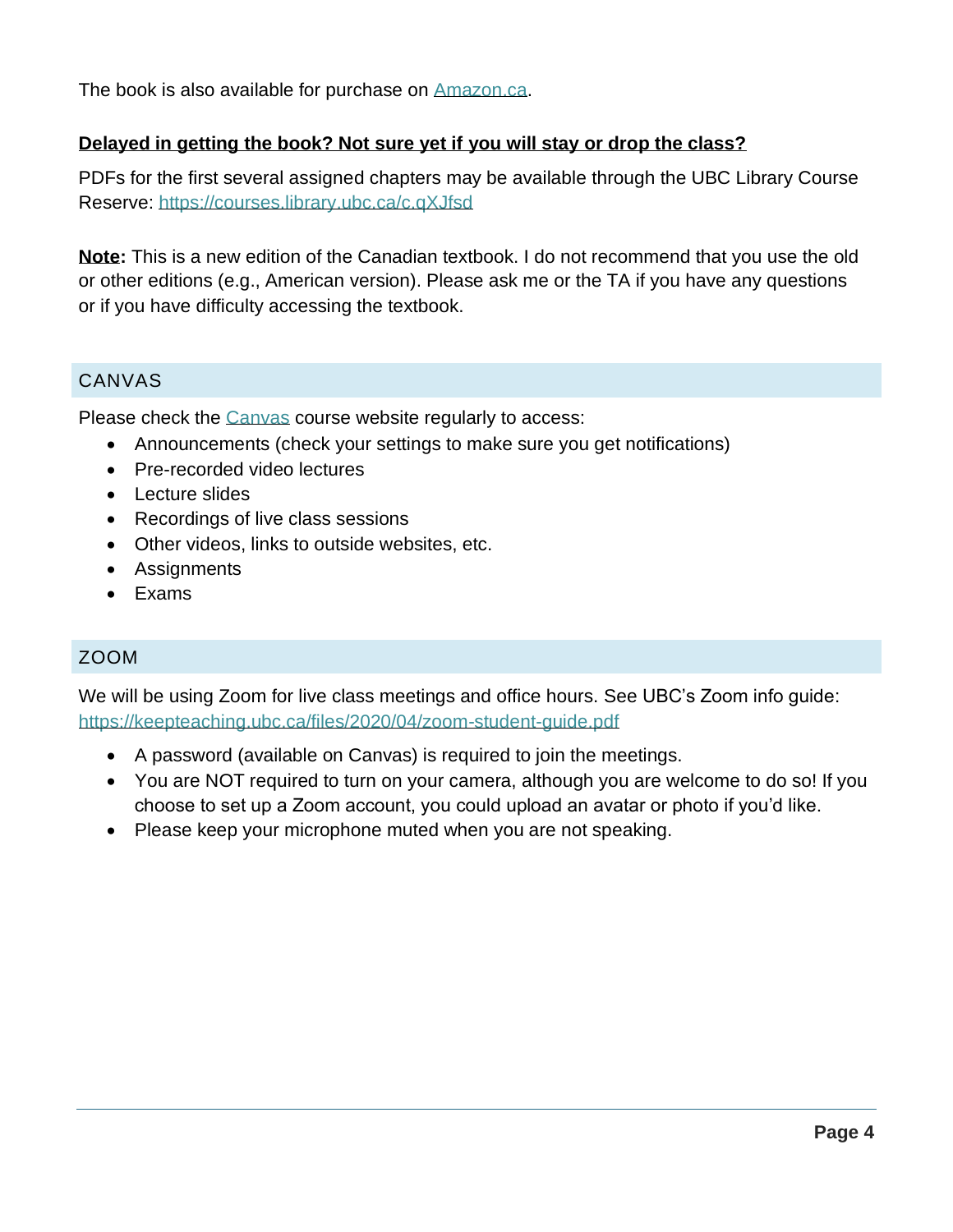#### <span id="page-4-0"></span>**COURSE ASSESSMENTS**



Compared to past years, I have redesigned PSYC 314 to place less emphasis on any one exam. Now, the course grade will be distributed across different avenues of assessment, and active participation is built into the course assessments.

# <span id="page-4-1"></span>**COURSE ACTIVITIES**

#### *PRE-RECORDED VIDEO LECTURES*

I will post short video lectures & PDFs of lecture slides on Canvas each week (under the "Modules" section), **typically on Fridays.** However, no new lectures will be posted on the Fridays before midterms (which take place on Tuesdays) to avoid inundating you with new information that would not be on the midterm. During the midterm weeks, the video lectures will be posted on Tuesday afternoon.

The videos may have quiz questions embedded. These quiz questions will not be graded. They are meant to keep you engaged and to strengthen your understanding of the course material.

The modules may also include links to other pre-recorded content (e.g., YouTube videos).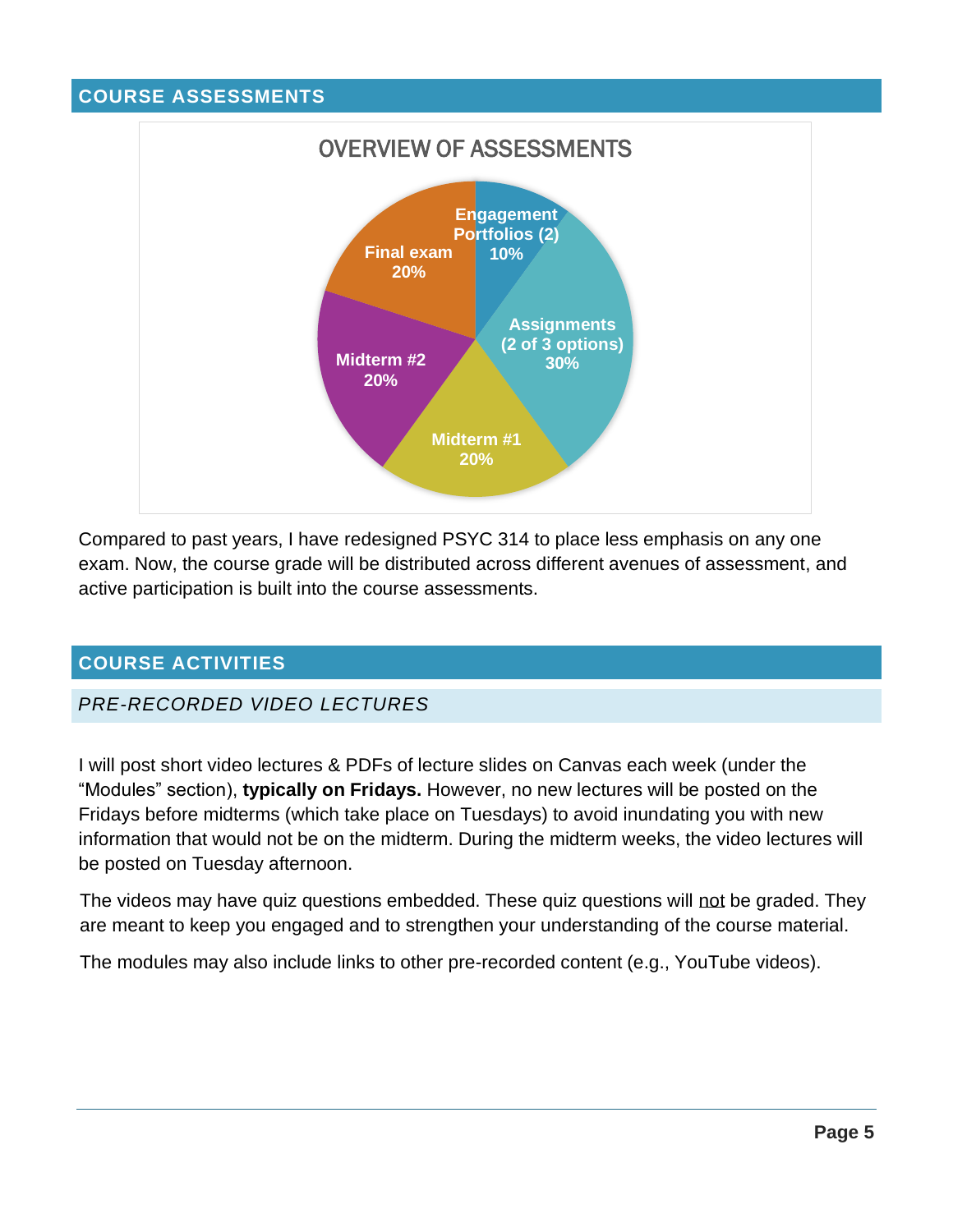# *SYNCHRONOUS (REAL-TIME) CLASS MEETINGS*

# *Class meetings will take place on Thursdays 11 AM – 12 PM Pacific Time on Zoom.*

**Attendance:** These meetings will be recorded and posted on Canvas. You are not required to attend, but I encourage you to come if you can. If you do not attend the class meetings, please watch the recordings. The exams might have questions about topics discussed in class.

**What to expect:** Before coming to class, please watch the video lectures (typically posted on the previous Friday) and



read the assigned chapters in the textbook. During the class meetings, we will engage in interactive activities and discussions that are meant to facilitate your understanding of the course material. The class meetings will be a good opportunity to find collaborators to work with on the assignments.

**Guest speakers:** I have invited health psychologists as guest speakers to chat with us about their research, perspectives on health psychology, career, life, etc. Rather than lecturing, the speakers will engage in a Q&A-style conversation. Examples of their research papers will be shared as optional readings. Stay tuned for the dates of these "visits."

- Dr. Patrick Hill (Washington University in St. Louis): purpose in life and health
- Dr. Danica Slavish (University of North Texas): stress and sleep
- Dr. Frances Chen (UBC): social relationships, olfaction, and hormones
- Dr. Eric Kim (UBC): positive psychological well-being, purpose in life, aging

#### *ASSIGNMENTS (PICK 2 OUT OF 3 OPTIONS): 30% OF COURSE GRADE*

There will be 3 possible assignments in this course. **Please pick 2 of these options.** Each will be worth 15% of your course grade.

| <b>ASSIGNMENT 1: INFOGRAPHIC</b>                | Due Friday, Oct 9   |
|-------------------------------------------------|---------------------|
| <b>ASSIGNMENT 2: HEALTH BEHAVIOUR CHALLENGE</b> | Due Friday, Nov 6   |
| <b>ASSIGNMENT 3: SCIENCE IN THE NEWS</b>        | Due Friday, Nov. 27 |

#### **GENERAL GUIDELINES**

- Assignments **must be submitted by 11:59 PM Pacific Time** on Canvas on the dates they are due. Assignments 2 & 3 (writing assignments) must also be submitted on **TurnItIn.com.**
- You can choose to do these assignments alone or in groups of up to 3 students.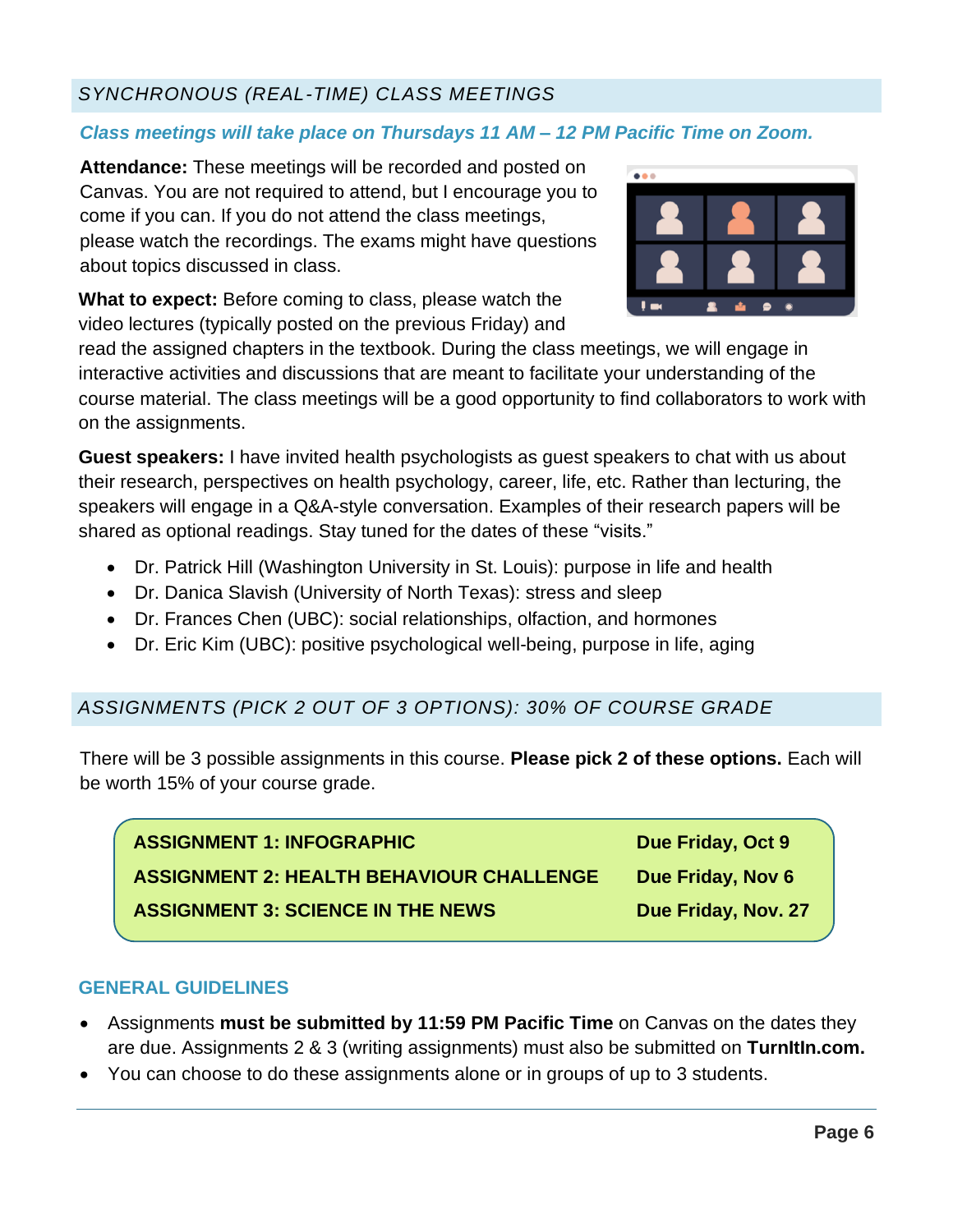- **If you want to work in a group (up to 3 group members):** You can find collaboration partners through the class meetings or discussion boards, or you can pair up with friends who are taking this course. Every person in the group will get the same grade on the assignment. You do not have to stick with the same group for both assignments (for example, you can do one assignment alone, and the other assignment with a group).
- **Late assignments:** Once during the term, you can have a 1-week extension on an assignment or on an Engagement Portfolio. No questions asked; just email your TA to let him know.

# *Detailed guidelines and rubrics for each assignment will be posted on Canvas. Below are general descriptions of each assignment.*

# **ASSIGNMENT 1: INFOGRAPHIC**

An important skill in health psychology (and in other fields!) is the ability to communicate complex information clearly and effectively to a broad audience. This assignment involves creating an infographic that describes concepts and research findings about a health psychology-related topic in a non-technical manner. You can choose any topic that integrates psychological or social phenomena with health behaviours or physical health. For example:

- *How do public health messages about COVID-19 influence perceptions of risk?*
- *What factors will make people more likely to engage in COVID-19 preventative behaviours?*
- *How do early life experiences shape health in adulthood?*

Be creative and select a topic that you are curious about! You will need to think about who the target audience would be for the infographic (e.g., university students, older adults, patients with a particular disease), and why this infographic would be useful for the intended audience.

# **ASSIGNMENT 2: HEALTH BEHAVIOUR CHALLENGE**

Are you interested in getting physically active, improving your sleep habits, eating better, practicing meditation, etc.? Students will be encouraged to select a health behaviour that they are interested in modifying or maintaining, monitor that behaviour, and implement strategies to change or maintain the behaviour. Instructions and suggestions for behaviour change strategies to be shared in class meetings and discussion boards. This activity is designed to help you integrate concepts from the course with real life. You will be asked to write a **2-page paper** about your/your group's health behaviour change experience. The paper will also involve incorporating relevant material from the video lectures and textbook. If you want to work on this assignment in a group, please select group members who are interested in changing the same kind of health behaviour.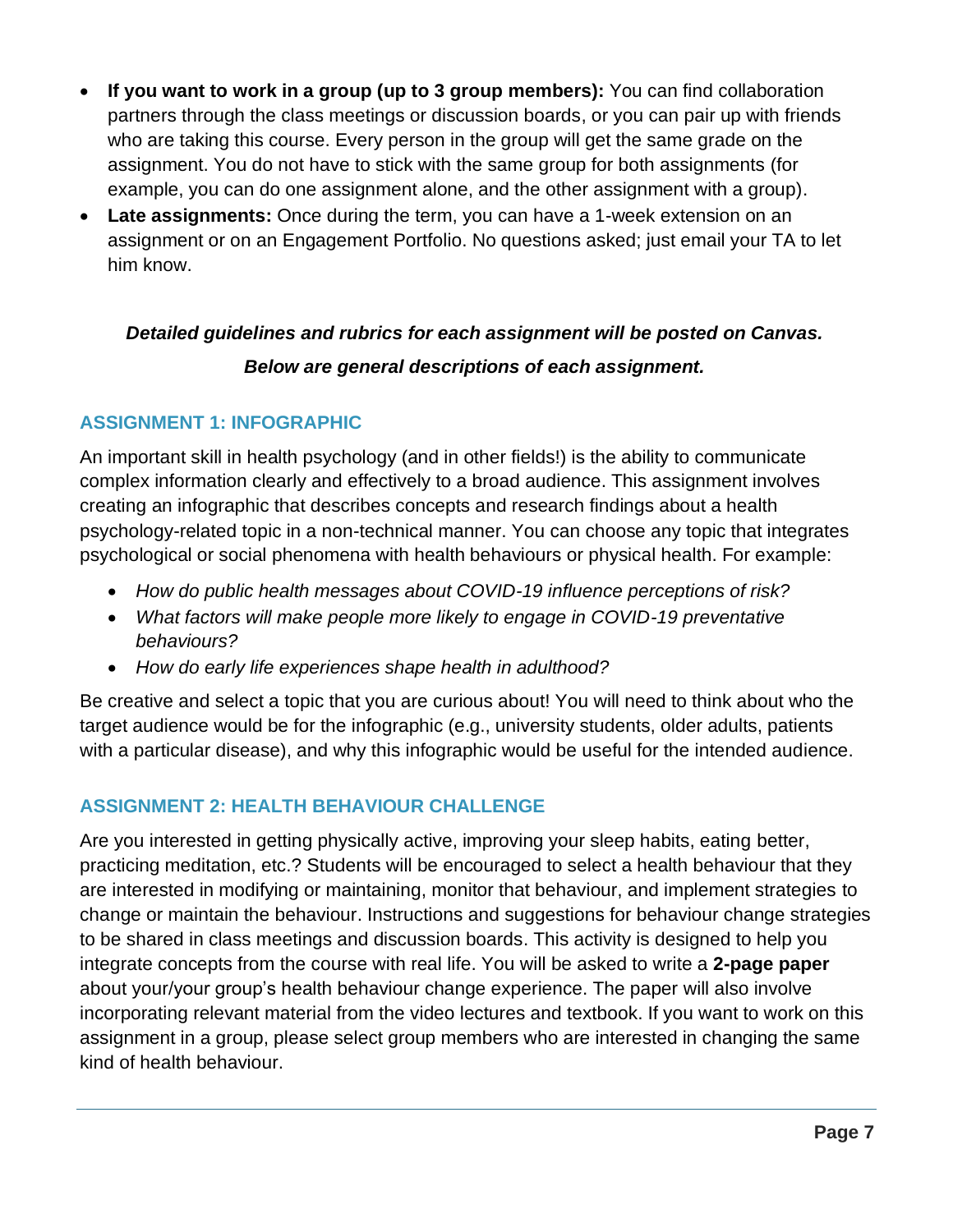#### **ASSIGNMENT 3: SCIENCE IN THE NEWS**

The purpose of this assignment is to evaluate coverage of health psychology-related topics in the news. You will need to find a news article in a major media outlet (e.g., *Vancouver Sun, The Globe and Mail, CBC, New York Times, CNN*) that report on research findings about the role of a psychological or social factor in a disease or health problem. Then, you will need to locate the original scientific research paper on which this news report is based (from a research journal such as the *Journal of the American Medical Association, Health Psychology, Psychosomatic Medicine*). Your task will be to write a **2-page paper** comparing the media and scientific reports on this research study. Is the media report accurate? In what ways might the findings be exaggerated or misinterpreted by the media? What effect might these inaccuracies have on the public's understanding of this health topic?

#### *EXAMS: 60% OF COURSE GRADE*

**Midterm 1: Tuesday, Oct 13 Midterm 2: Tuesday, Nov 10 Final Exam: Date to be announced by UBC**

Each exam is worth 20% of your grade.

#### **EXAM PROCEDURE**

- Midterm exams will take place on Tuesdays on Canvas. The midterms will be available from **12 AM – 11:59 PM Pacific Time**.
- To take the exams, log into Canvas and then navigate to the Quiz section.
- **Once you start an exam, you will have 1 hour to complete it.**
- The exams will be **open note / open book.**
- Your exam responses must reflect your own knowledge and understanding. You cannot consult with other students, tutors, etc. while writing the exam. You also cannot copy or distribute the exam materials. Academic misconduct will result in disciplinary measures.

#### **EXAM CONTENT**

- Exams are **non-cumulative.** The exams will consist of multiple choice questions and/or short answer (written) questions.
- The exams will cover material from video lectures, textbook, and live/recorded class meetings. You will need to study the textbook to do well on the exams. Although there will be overlap between the lectures & class discussions and the textbook, there will be a good deal of unique material presented in the video lectures and class meetings that is not part of the textbook, and vice versa.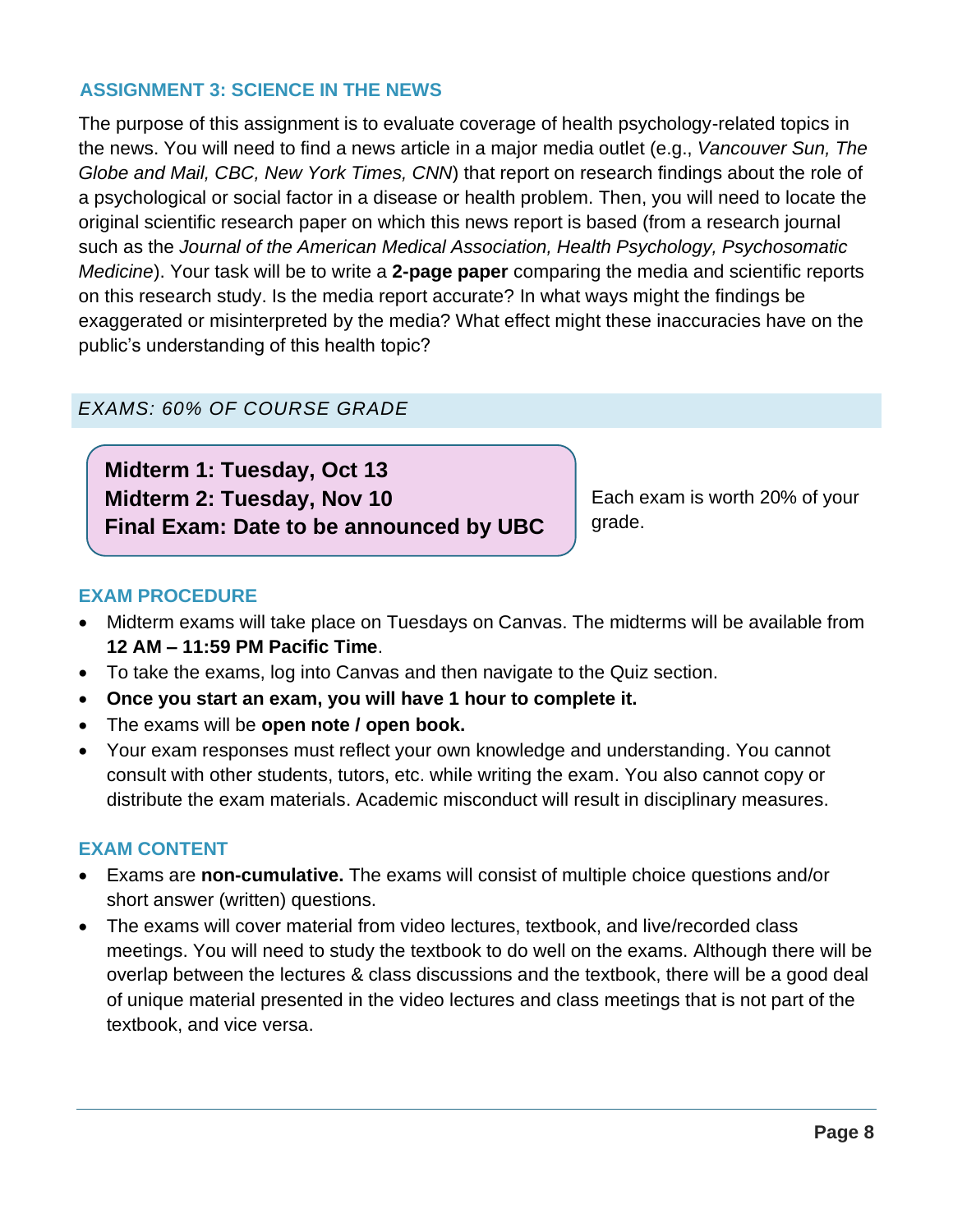#### **MISSED EXAMS**

- If you are unable to write the exam on the published dates, please let me know in advance (if possible) or as soon as possible after the exam has passed (e.g., within 24 hours). I ask that you do not send me your medical / personal documentation. Accommodations will be made on a case-by-case basis (for UBC's Academic Concession policy, see [http://www.calendar.ubc.ca/vancouver/index.cfm?tree=3,329,0,0\)](http://www.calendar.ubc.ca/vancouver/index.cfm?tree=3,329,0,0). Depending on a student's specific situation, either a make-up exam will be scheduled or the course grade will be reweighted to other exams and assignments.
- If you have an ongoing health problem that would prevent you from completing multiple exams and assignments, or if you are unable to take the final exam, then you should contact your faculty's advising office to apply for an academic concession.

#### *DISCUSSION BOARDS*

Discussion boards will be used to facilitate interactions among students. All students especially those who cannot attend the online class meetings—are encouraged to post and respond on the discussion boards. The boards are also a great way to create connections and to find fellow students to work with on assignments.

#### *ENGAGEMENT PORTFOLIO (X2): 10% OF COURSE GRADE*

# **Engagement Portfolio 1: due Friday, Oct 23 Engagement Portfolio 2: due Thursday, Dec 3**

Each portfolio is worth 5% of your grade.

You will gain the most benefit from this course if you engage with your classmates and the instructional team. And, your fellow students will benefit from your active participation. To foster a collaborative and stimulating learning environment, you are asked to submit a "portfolio" that lists 3 examples of your best engagement and 1 example of a classmate's engagement that was helpful for you. Examples of engagement could be substantive posts on the discussion boards, active contributions in the live class meetings, or discussions in office hours.

More details and a rubric will be available on Canvas.

Engagement Portfolios must be **submitted on Canvas by 11:59 PM Pacific Time** on the due dates.

**Late submission:** Once during the term, you can have a 1-week extension on an Engagement Portfolio or on one of the assignments described above. No questions asked; just email your TA to let him know.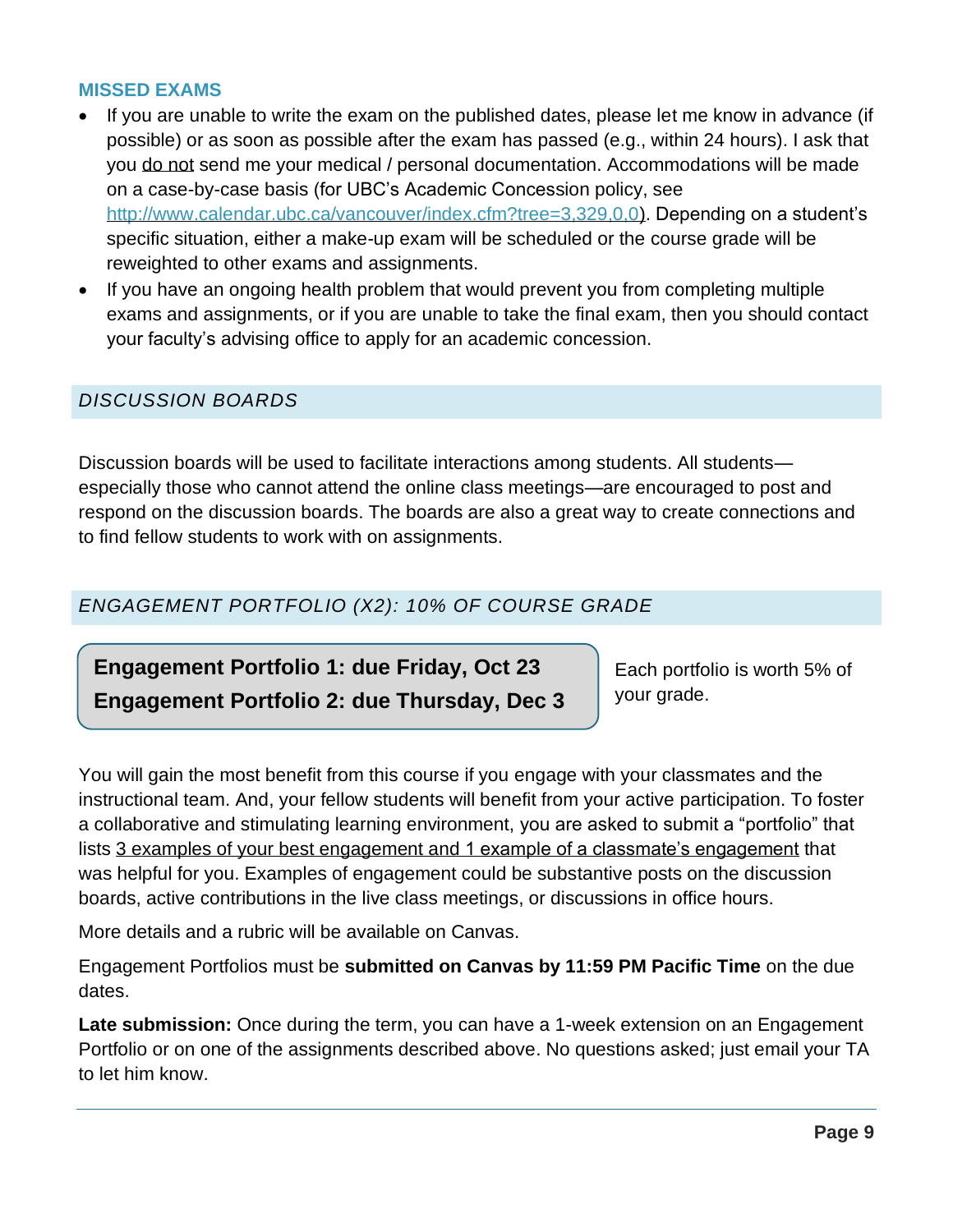# *ADJUSTED DEPARTMENT SCALING POLICY FOR 2020W*

In order to reduce grade inflation and maintain equity across multiple course sections, all psychology classes are required to comply with departmental norms regarding grade distributions. However, in the spirit of flexibility and compassion in light of COVID-19 and the associated pivoting to online teaching, those departmental norms have been adjusted upwards by 5% for only 2020W. **According to these adjusted norms, the average grade in 300-level Psychology classes will be between 71 to 75%, with a standard deviation of about 13%.** Scaling may be used in order to comply with these norms; grades may be scaled up or down as necessary by an instructor or the department. Grades are not official until they appear on a student's academic record. You will receive both a percent and a letter grade for this course. At UBC, they convert according to the key below:

- A+ 90-100% C+ 64-67%
- A 85-89% C 60-63%
- A- 80-84% C- 55-59%
- B+ 76-79% D 50-54%
- B 72-75% F 0-49%
- B- 68-71%

#### *HUMAN SUBJECT POOL (UP TO 3% EXTRA CREDIT)*

You may earn extra credit for research participation (at a rate of 0.5% for 1/2 hour, to a maximum of 3%) or, as an alternative, by completing a library writing project. Your earned points are added to your final grade (after any scaling). For details, visit <https://psych.ubc.ca/undergraduate/opportunities/human-subject-pool/>

#### <span id="page-9-0"></span>**POLICIES**

#### COPYRIGHT

**Distribution of course material is not permitted.** Lecture videos, slides, exams, and assignments are the exclusive copyright of Dr. Nancy Sin and may only be used by students enrolled in PSYC 314 Section 001, Winter 2020, at the University of British Columbia. Unauthorized or commercial use of these course materials, including uploading to sites off of the University of British Columbia servers, is expressly prohibited. Students who publicly distribute or help others publicly distribute copies or modified copies of the course materials (for example, submitting course materials to Course Hero), may be in violation of article 4.2.2 of the Discipline [for Non-Academic Misconduct: Student Code of Conduct policy.](http://www.calendar.ubc.ca/vancouver/index.cfm?tree=3,54,750,0#19702) Violation of these policies can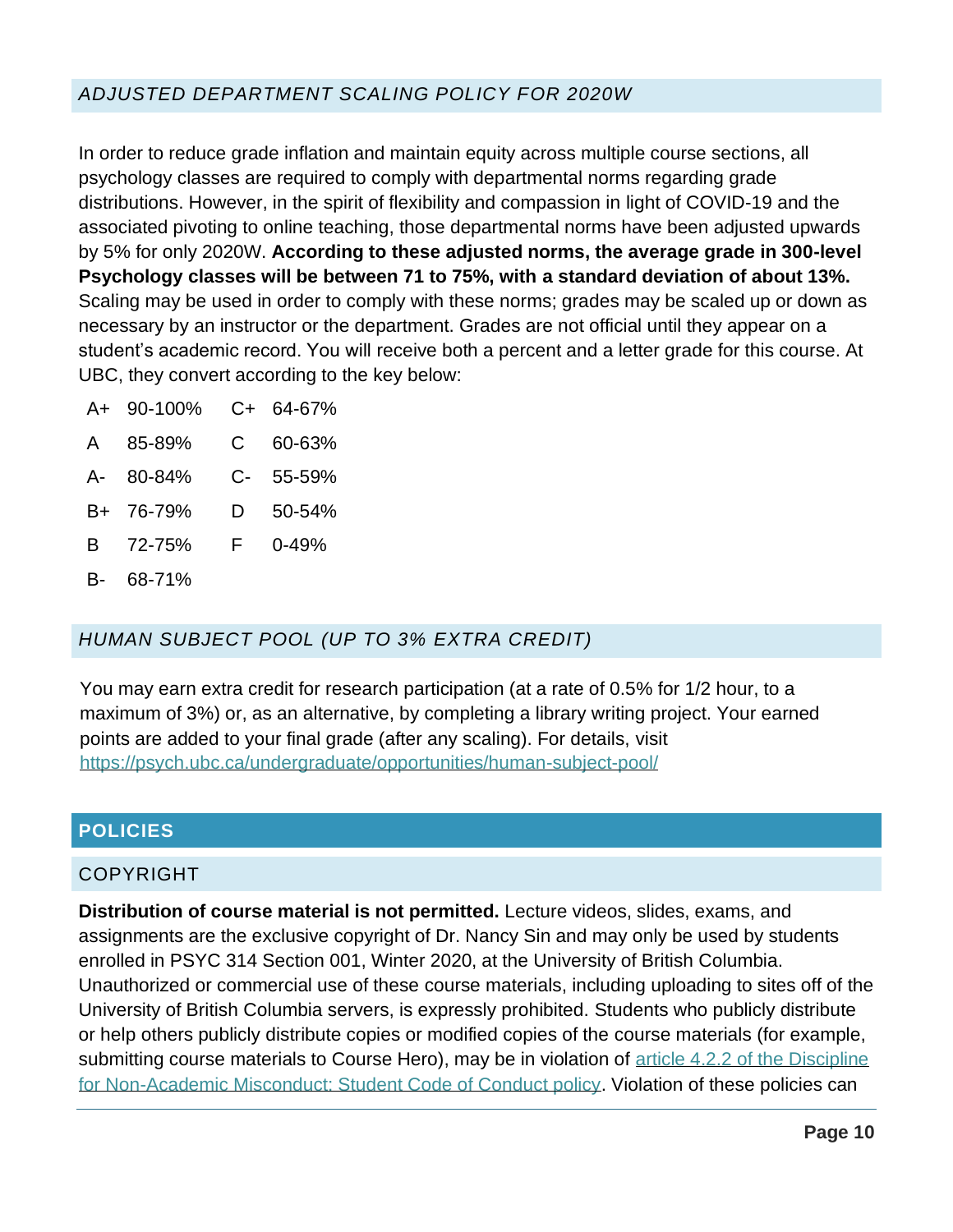lead to disciplinary measures, which may include removal of the student from the course and levying a fine.

#### ACADEMIC ACCOMMODATION

The University accommodates students who have registered with [the Centre for Accessibility.](http://students.ubc.ca/about/access) Please let me know in advance, preferably within the first 2 weeks of class, if you require any accommodation on these grounds.

# ACADEMIC CONCESSION

During your time in this course, if you encounter unanticipated events or circumstances that interfere with your ability to accomplish your academic coursework, please notify me. You may be able to obtain academic concession from the Dean of your Faculty. For further information on academic concession, see [Policies and Regulations in the UBC Calendar.](http://www.calendar.ubc.ca/vancouver/index.cfm?tree=3,329,0,0)

Please check with [your academic advising office](https://students.ubc.ca/enrolment/academic-learning-resources/academic-concessions) for more information about concessions.

#### UNIVERSITY POLICIES

UBC provides resources to support student learning and to maintain healthy lifestyles but recognizes that sometimes crises arise and so there are additional resources to access including those for survivors of sexual violence. UBC values respect for the person and ideas of all members of the academic community. Harassment and discrimination are not tolerated nor is suppression of academic freedom. UBC provides appropriate accommodation for students with disabilities and for religious observances. UBC values academic honesty and students are expected to acknowledge the ideas generated by others and to uphold the highest academic standards in all of their actions.

Details of the policies and how to access support are available on [the UBC Senate website.](https://senate.ubc.ca/policies-resources-support-student-success)

# PSYCHOLOGY DEPARTMENT'S POSITION ON ACADEMIC MISCONDUCT

Cheating, plagiarism, and other forms of academic misconduct are very serious concerns of the University, and the Department of Psychology has taken steps to alleviate them. In the first place, the Department has implemented software that can reliably detect cheating on multiplechoice exams by analyzing the patterns of students' responses. In addition, the Department subscribes to *TurnItIn* – a service designed to detect and deter plagiarism. All materials (term papers, lab reports, etc.) that students submit for grading will be scanned and compared to over 4.5 billion pages of content located on the Internet or in *TurnItIn*'s own proprietary databases. The results of these comparisons are compiled into customized "Originality Reports" containing several sensitive measures of plagiarism; instructors receive copies of these reports for every student in their class.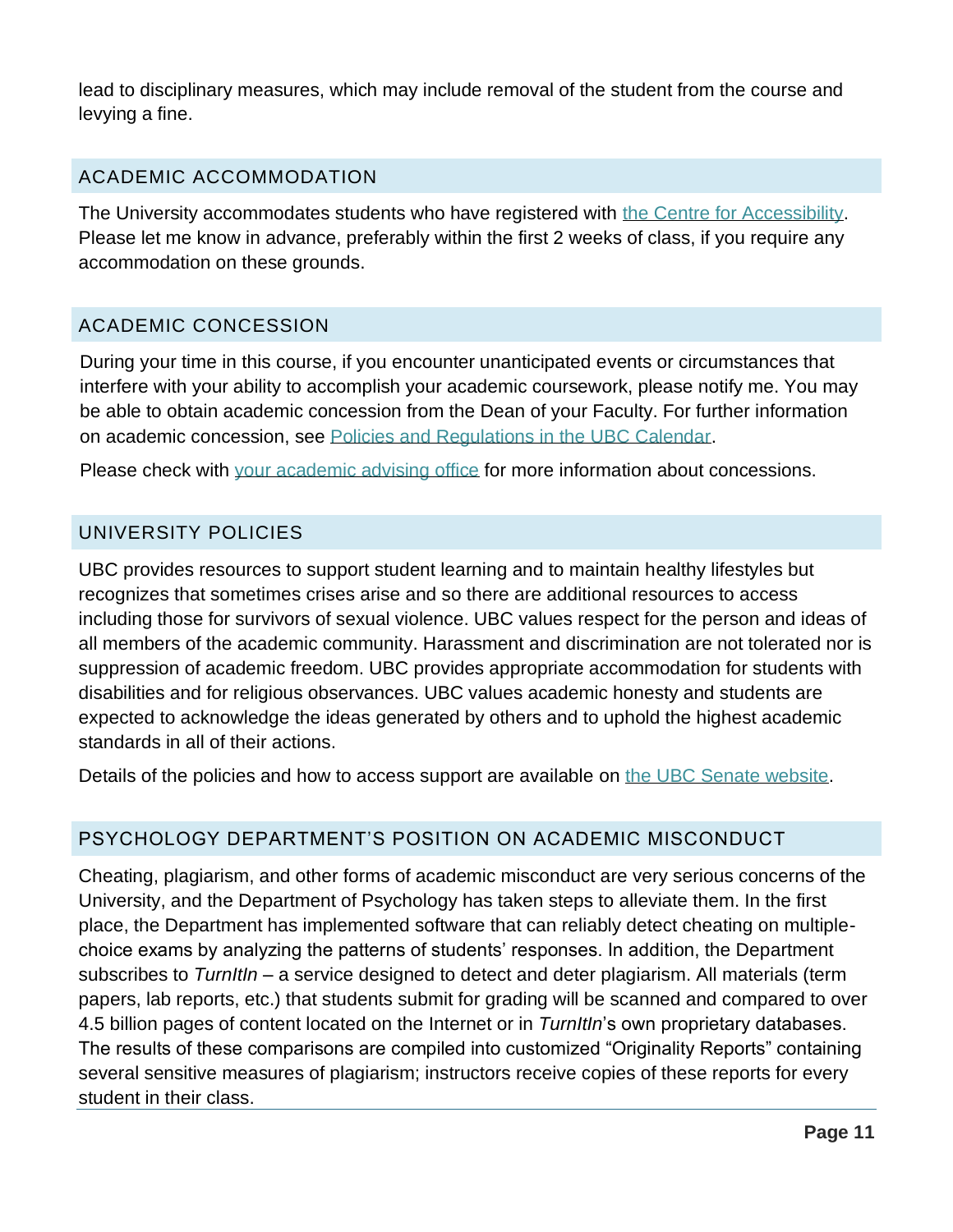In all cases of suspected academic misconduct the parties involved will be pursued to the fullest extent dictated by the guidelines of the University. Strong evidence of cheating or plagiarism may result in a zero credit for the work in question. According to the University Act (section 61), the President of UBC has the right to impose harsher penalties including (but not limited to) a failing grade for the course, suspension from the University, cancellation of scholarships, or a notation added to a student's transcript.

All graded work in this course, unless otherwise specified, is to be original work done independently by individuals. If you have any questions as to whether or not what you are doing is even a borderline case of academic misconduct, please consult your instructor. For details on University policies and procedures, please see the section on [Student Conduct and Discipline](http://www.calendar.ubc.ca/vancouver/index.cfm?tree=3,54,0,0) in the UBC Calendar.

# DIVERSITY, EQUITY, AND INCLUSION



Similar to the broader UBC community, the Psychology Department—and this class—seeks to build a community where students feel included and are treated equitably. This class aims to be inclusive of gender identity, gender expression, sex, race, ethnicity, socioeconomic background, sexual orientation, political and religious affiliation, ability, health, and age (this is not an exhaustive list!).



Students, instructors, visitors, and readings may sometimes raise controversial and/or sensitive issues. Respectful and productive discussion is encouraged, and students should feel safe to explore ideas without fear of being judged. Our goal is not to always agree, but rather to disagree without being threatening or alienating. However, if a statement or behaviour is likely to offend others or make others feel alienated in any way, it should not be shared with the class (but can be discussed with me in office hours). If at any point you feel offended, threatened, or alienated by anything that happens in our class, please feel welcome to let me or the TA know.

I (like many people) am always learning about diverse perspectives and identities. If at any point you feel as though I am failing to live up to an inclusive space in our course, I encourage you to let me know. If you do not feel comfortable approaching me, you could ask the TA or a classmate to relay the message to me.

*Special thanks to Dr. Lily May and the Equity Committee in the UBC Department of Psychology for a draft of this statement and for their work on promoting diversity, equity, and inclusion. To learn more about the Equity Committee and to share any of your concerns, see*  <https://psych.ubc.ca/about/equity-inclusion/>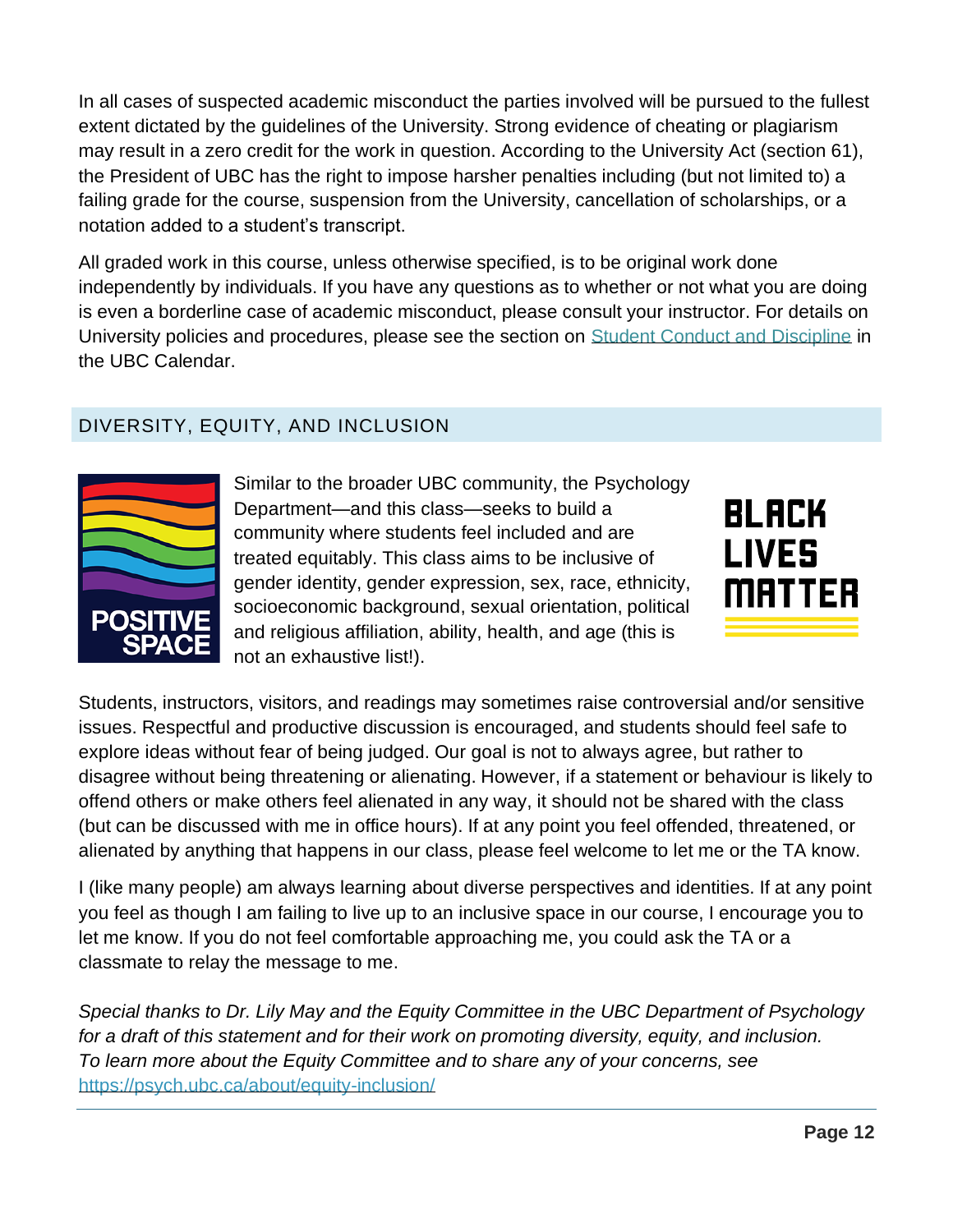#### <span id="page-12-0"></span>**LEARNING AND WELLNESS RESOURCES**

#### **Study Support**

Learning Commons [\(http://learningcommons.ubc.ca/\)](http://learningcommons.ubc.ca/)) is an online resource designed to provide UBC students with learning and study support. It is an interactive website that provides access to information on exam preparation, tutoring, learning workshops, study groups, and technical tools.

#### **Writing Support**

UBC students may obtain assistance with writing through the UBC Writing Centre [\(http://learningcommons.ubc.ca/improve-your-writing/\)](http://learningcommons.ubc.ca/improve-your-writing/). The Writing Centre offers courses, tutoring services, and an online Writer's Workshop to assist students in developing their writing skills. The UBC Library [\(http://help.library.ubc.ca/\)](http://help.library.ubc.ca/)) provides online information to assist students in conducting library searches for papers.

#### **Wellness Resources**

UBC Counselling Services offers virtual counselling appointments and wellness advising appointments. For more information, call (604) 822-3811 or visit <https://students.ubc.ca/health/counselling-services>

*Please also see the list of Wellness Resources on the Canvas course website.*

#### <span id="page-12-1"></span>**LEARNING AMID COVID-19**

We are living and learning in an unprecedented time. In re-designing this course for a weboriented format, I have tried to build in a variety of activities and assessments to provide flexibility, different ways of engaging with the course material, and opportunities for collaboration and interaction within a community of students. However, it's possible that some elements of this course will not be effective. Please be aware that the course components might be modified based on student feedback.

Your TA and I are also managing responsibilities outside of this class, and some of these demands have increased during the pandemic. We ask for your patience and understanding with us, for example, if unexpected issues arise or if there are delays in getting your assignment marks back to you. Please know that we are fully committed to making this course a valuable and engaging learning experience for you.

#### **UBC Tips and Resources for Online Learning**

The UBC Keep Learning website has tips on making the most of online learning (e.g., time management), info about learning technologies, and links to resources to get support. <https://keeplearning.ubc.ca/>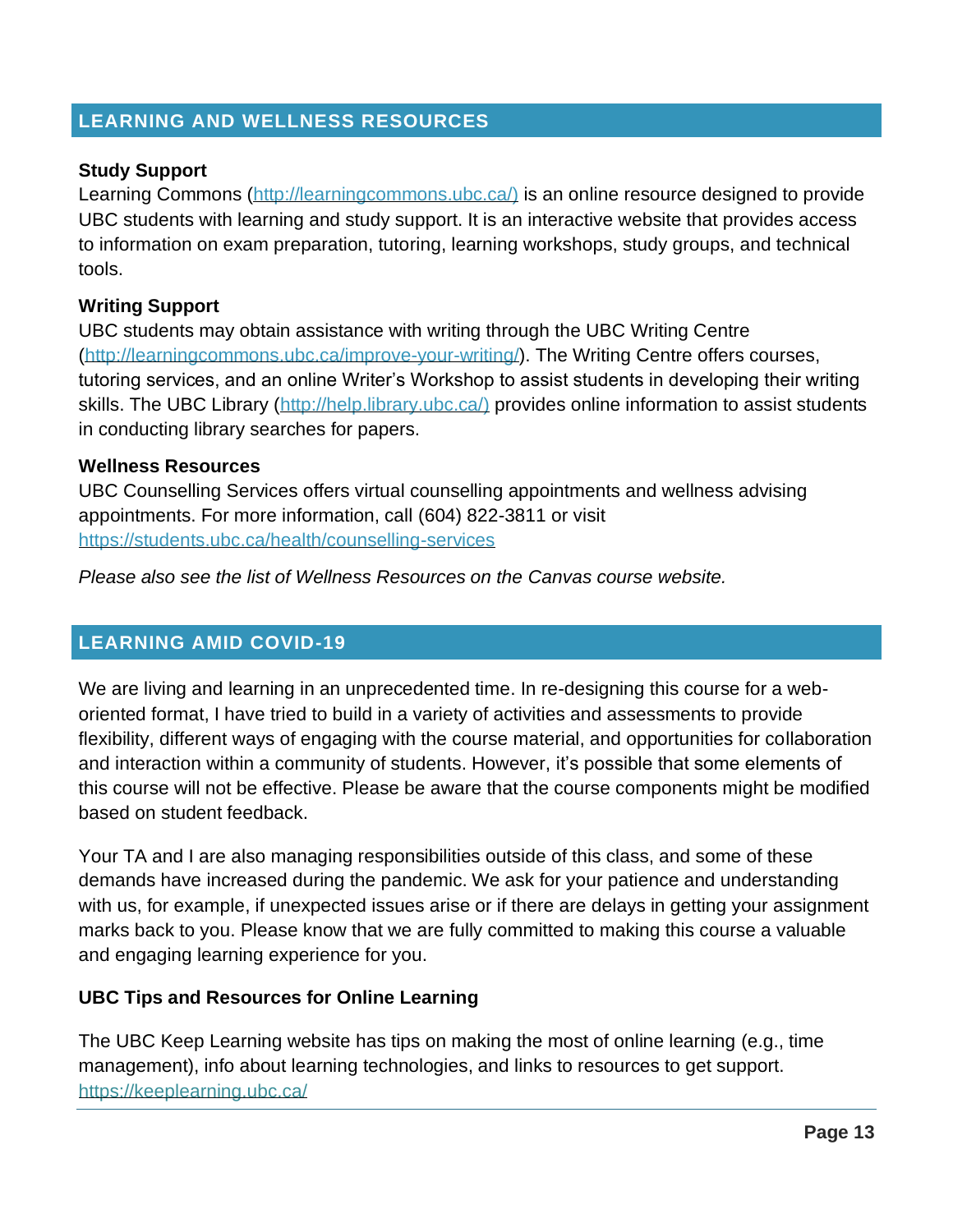#### **Managing Mental Health During the COVID-19 Outbreak**

You may be feeling stressed, anxious, lonely, or depressed during the pandemic. And, the pandemic might have exacerbated difficulties that you already had in your life. UBC Student Services has compiled information on steps that you can take to manage your mental health, as well as resources for further support:

<https://students.ubc.ca/covid19/mental-health-during-covid-19-outbreak>

#### **Issues for Students Studying Abroad and Remotely**

During this pandemic, the shift to online learning has greatly altered teaching and studying at UBC, including changes to health and safety considerations. Keep in mind that some UBC courses might cover topics that are censored or considered illegal by non-Canadian governments. This may include, but is not limited to, human rights, representative government, defamation, obscenity, gender or sexuality, and historical or current geopolitical controversies. If you are a student living abroad, you will be subject to the laws of your local jurisdiction, and your local authorities might limit your access to course material or take punitive action against you. UBC is strongly committed to academic freedom, but has no control over foreign authorities (please visit<http://www.calendar.ubc.ca/vancouver/index.cfm?tree=3,33,86,0> for an articulation of the values of the University conveyed in the Senate Statement on Academic Freedom). Thus, we recognize that students will have legitimate reason to exercise caution in studying certain subjects. If you have concerns regarding your personal situation, consider postponing taking a course with manifest risks, until you are back on campus or reach out to your academic advisor to find substitute courses. For further information and support, please visit: <http://academic.ubc.ca/support-resources/freedom-expression>

#### <span id="page-13-0"></span>**ACKNOWLEDGEMENTS**

UBC's Point Grey Campus is located on the traditional, ancestral, and unceded territory of the xwməθkwəỷəm (Musqueam) people. The land it is situated on has always been a place of learning for the Musqueam people, who for millennia have passed on in their culture, history, and traditions from one generation to the next on this site.

Portions of this syllabus were inspired by Drs. Anita DeLongis, Christiane Hoppmann, David King, Lily May, Peggy Zoccola (Ohio University), and the Society for Health Psychology.